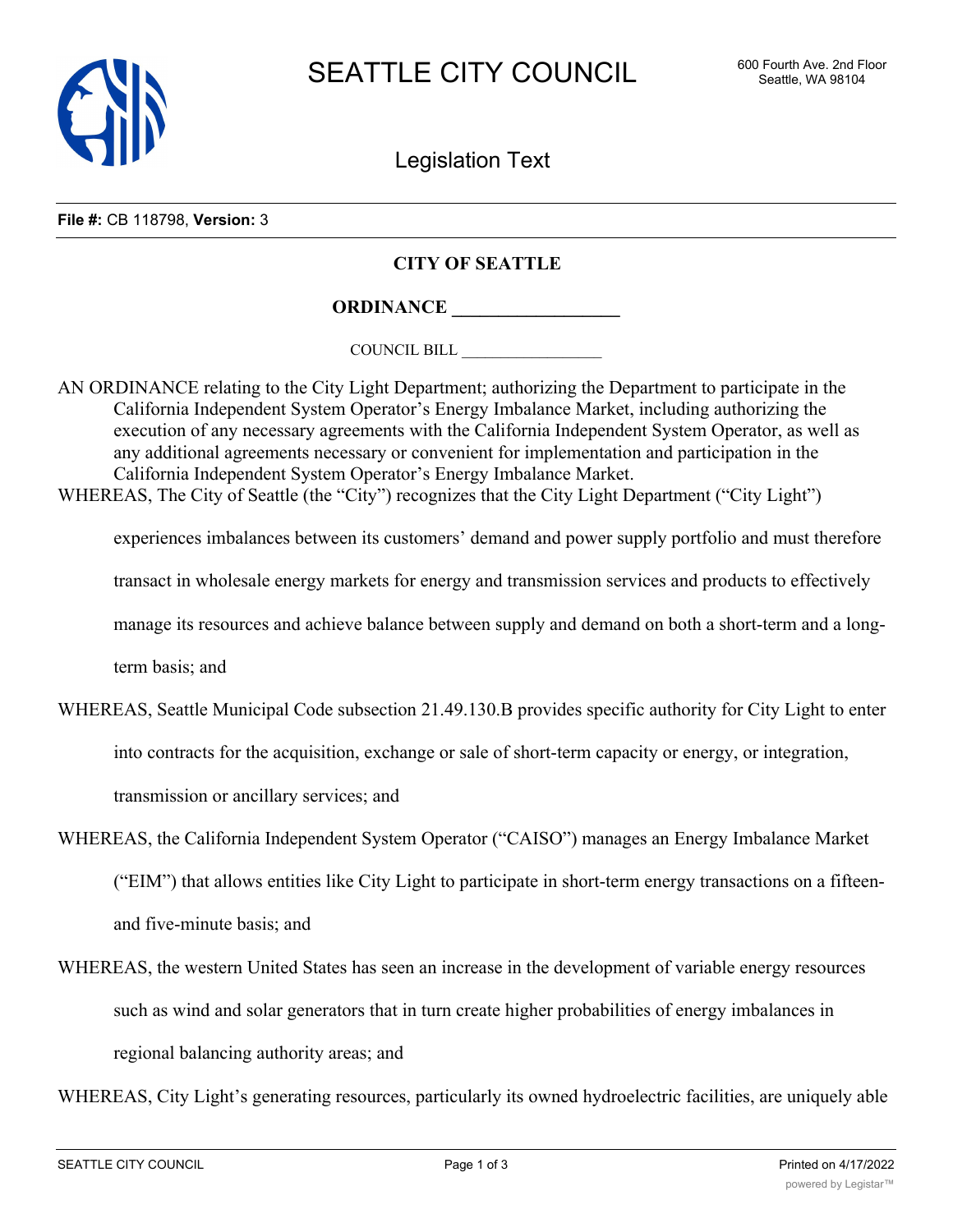to respond to energy imbalance in short time increments similar to CAISO's EIM fifteen- and fiveminute market dispatches; and

WHEREAS, City Light's participation in such a market is in line with and would further its commitment to be an environmental leader in the region and enable the broader integration of renewable resources across the western United States; and

WHEREAS, City Light can end its participation in the CAISO EIM on 30 days' notice without penalty; and

WHEREAS, City Light has conducted a cost/benefit analysis showing positive customer benefits from City Light's participation in the CAISO's EIM, but participation will require new operations technology products and upgrades to existing infrastructure as well as new business practices and processes; NOW, THEREFORE,

## **BE IT ORDAINED BY THE CITY OF SEATTLE AS FOLLOWS**:

Section 1. The City Light Department ("City Light") is authorized to take all steps necessary or convenient to prepare for participation in the California Independent System Operator's ("CAISO") Energy Imbalance Market ("EIM") to the extent and for as long as the General Manager and Chief Executive Officer of City Light (the "General Manager") believes participation falls within the range of prudent utility practices for City Light.

Section 2. The General Manager, or the General Manager's designee, is hereby authorized to execute, for and on behalf of The City of Seattle, any agreement with the CAISO that is necessary or convenient to the purpose of preparing to participate in the CAISO's EIM, including extensions of such agreements.

Section 3. The General Manager, or the General Manager's designee, is further authorized to execute, for and on behalf of The City of Seattle, any additional agreement(s) necessary or convenient for the purpose of preparing to participate in the CAISO's EIM, including the ability to enter and make amendments and extensions of these additional agreements associated with the CAISO's EIM implementation.

Section 4. By April 10, 2017, City Light will provide the Council's Energy and Environment Committee